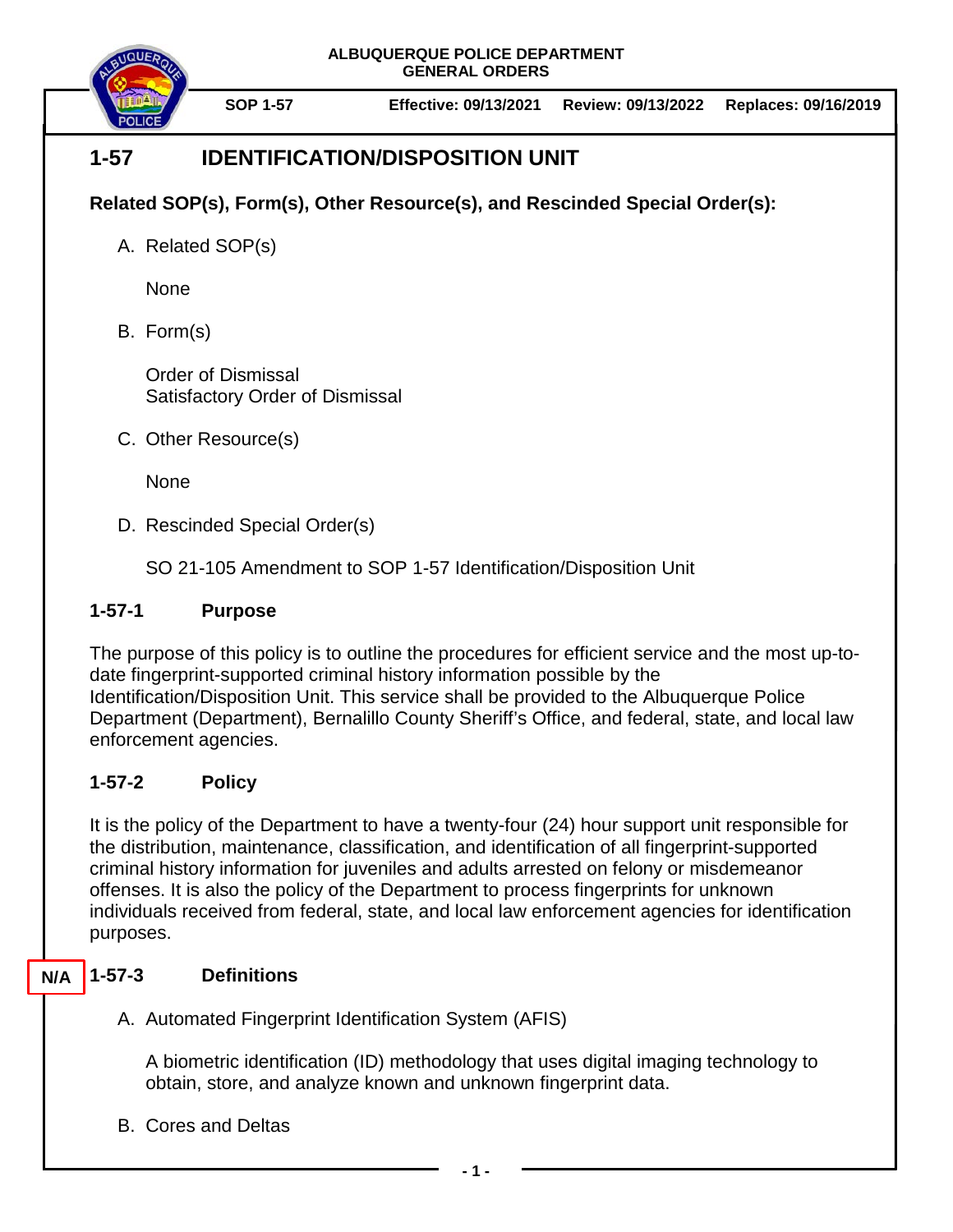

**SOP 1-57 Effective: 09/13/2021 Review: 09/13/2022 Replaces: 09/16/2019**

Structures in a fingerprint that are unique to each individual that help in identifying an individual to be matched to a set of latent fingerprints.

C. Double Numbers

A return of two (2) AFIS numbers in the database on the same subject.

D. National Crime Information Center (NCIC)

An electronic clearinghouse of crime data used by Department personnel to identify stolen property, Motor Vehicle Department (MVD) information, missing or runaway persons, and wanted persons of a nationwide interest.

E. Ten-print Fingerprint Card

Fingerprint records used for applicants for employment and for individuals detained or arrested as part of a criminal investigation as well those being identified as part of a criminal investigation.

#### **1-57-4 General Rules 6**

- A. Identification/Disposition Unit personnel are civilian personnel who shall be responsible for the reporting of criminal history information to the Federal Bureau of Investigation (FBI) and the New Mexico Department of Public Safety (DPS).
- B. Identification/Disposition Unit Technician Responsibilities
	- 1. Fingerprinting
		- a. The Identification/Disposition Unit Technician shall:
			- i. Fingerprint unidentified individuals detained by sworn personnel for identification purposes; and
			- ii. Fingerprint Department personnel who are applying for employment with the Department.
	- 2. AFIS
		- a. The Identification/Disposition Unit Technician shall:
			- i. Be responsible for the quality control of all ten-print fingerprint cards in AFIS;
				- 1. The Identification/Disposition Unit Technician shall treat new arrests for new AFIS numbers as a high priority and shall quality check all new arrest(s) before any subsequent arrest(s).
			- ii. Be responsible for verification of pattern type, and placement of Cores and Deltas;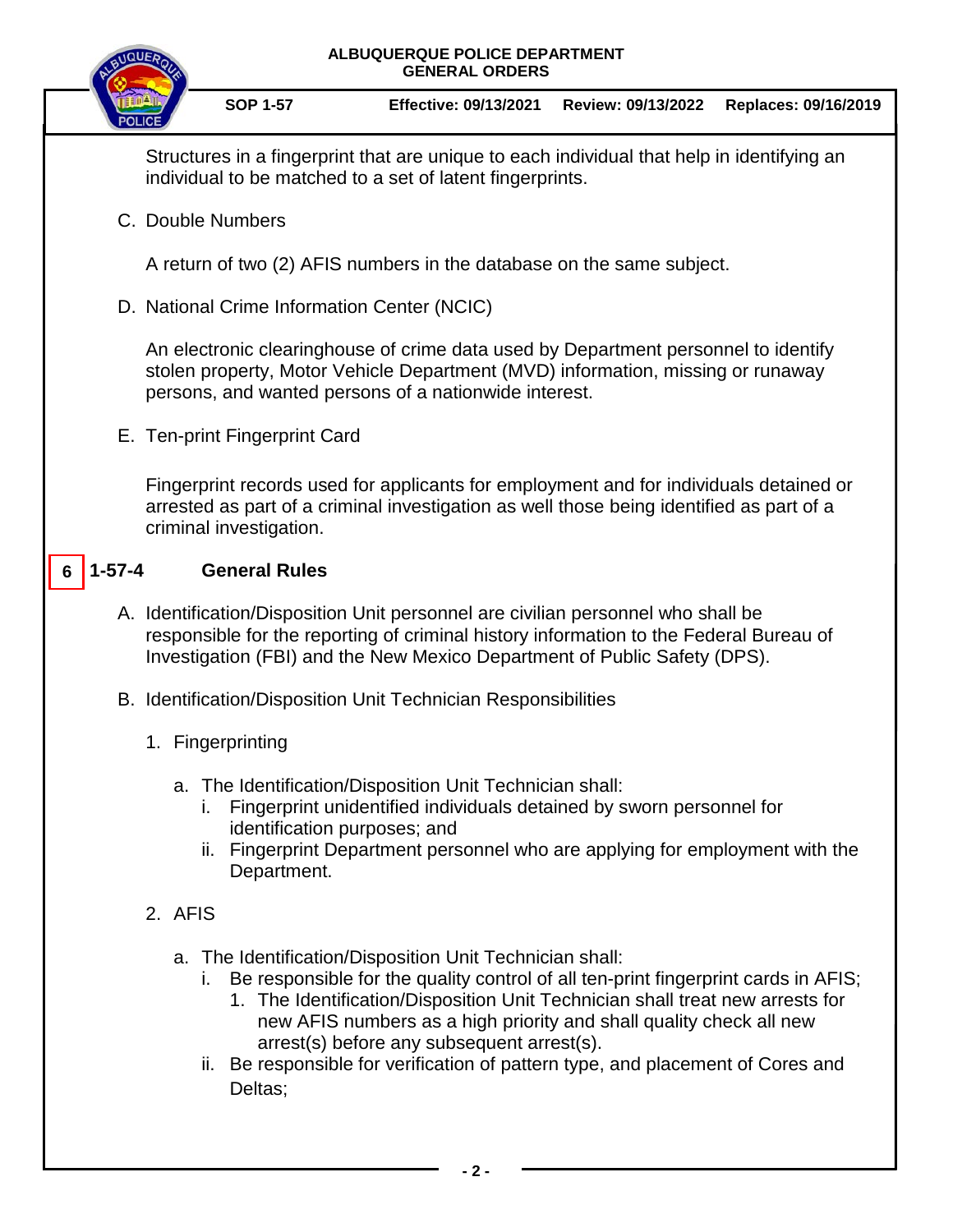

- iii. Once a ten-print fingerprint card has been checked, finish processing the arrest information by typing and entering the data into the Department's records management system;
- iv. Retain all ten-print fingerprint cards that are processed in AFIS;
- v. Merge ten-print fingerprint cards that do not get dispositioned properly due to system problems in AFIS through the database maintenance system;
- vi. Search fingerprints for the right thumb (1), right index finger (2), left thumb (6), and left index finger (7);
	- 1. If the thumb and index fingers are smudged or bandaged, the Identification/Disposition Unit Technician shall search other fingers.
- vii. Only hand-enter ten-print fingerprint cards from individuals brought in by sworn personnel where their identity is unknown and a criminal nexus exists;
	- 1. The Identification/Disposition Unit Technician shall not identify unknown individuals upon the request of medical facility personnel.
- viii.Ensure a double-number sheet is filled out for all double-numbers;
- ix. Always compare fingerprints to determine if the individual is the same person; and
	- 1. The comparison shall be made with AFIS or a magnifying glass.
	- 2. All misidentifications are subject to disciplinary action. All misidentifications shall require a letter of explanation to the Identification/Disposition Unit Shift Supervisor.
	- 3. Failure to compare prints shall result in disciplinary action.
- x. Maintain ten-print fingerprint card tally sheets and submit them weekly to their Identification/Disposition Unit Shift Supervisor.
- b. The Identification/Disposition Unit Technician shall not purge records in the Department's records management system.
- 3. Background Checks
	- a. The Identification/Disposition Unit Technician shall:
		- i. Perform pre-employment background checks for Department personnel;
		- ii. Perform criminal background checks for sworn personnel and outside law enforcement agencies;
		- iii. Check the criminal history database, index cards, and microfilm for all arrests; and
		- iv. Obtain dispositions through the District Attorney's Office, Second Judicial District Court, and Bernalillo County Metropolitan Court for arrests residing in the Department's records management system.
	- b. Firearms Denials
		- i. The Identification/Disposition Unit Technician shall perform background checks on all individuals eligible for the return of a firearm being held by the Department.
		- ii. An individual's firearm shall be denied for the following reasons:
			- 1. Military, medical and mental health, and citizenship records are not verifiable, therefore, the firearm release request associated with charges under these conditions shall only be denied if the individual voluntarily reveals they: